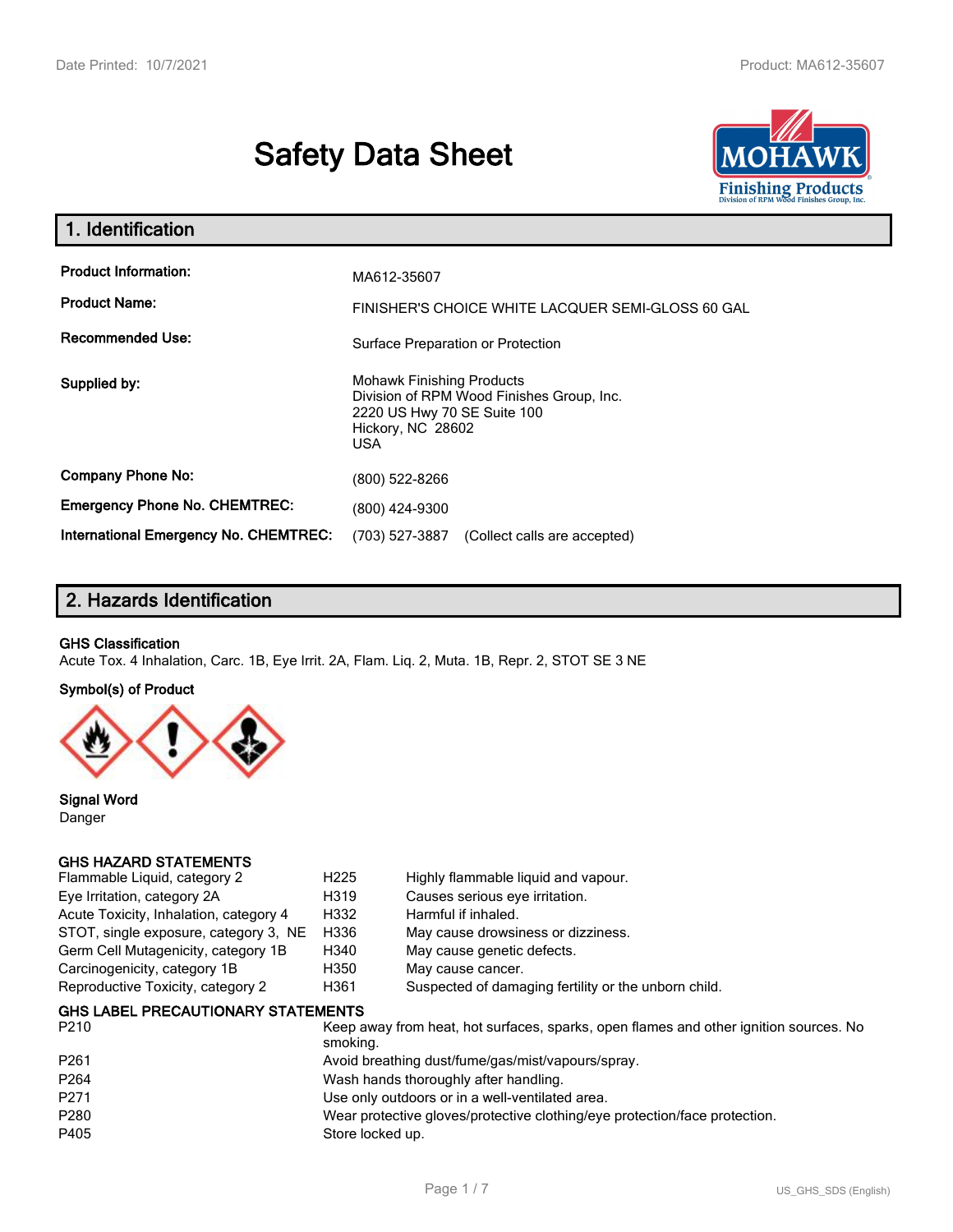| P303+P361+P353                          | IF ON SKIN (or hair): Take off immediately all contaminated clothing. Rinse skin with<br>water/shower.                              |
|-----------------------------------------|-------------------------------------------------------------------------------------------------------------------------------------|
| P305+P351+P338                          | IF IN EYES: Rinse cautiously with water for several minutes. Remove contact lenses, if<br>present and easy to do. Continue rinsing. |
| P403+P233                               | Store in a well-ventilated place. Keep container tightly closed.                                                                    |
| P <sub>201</sub>                        | Obtain special instructions before use.                                                                                             |
| P312                                    | Call a POISON CENTER or doctor/physician if you feel unwell.                                                                        |
| P304+P340                               | IF INHALED: Remove person to fresh air and keep comfortable for breathing.                                                          |
| P308+P313                               | IF exposed or concerned: Get medical advice/attention.                                                                              |
| P337+P313                               | If eye irritation persists: Get medical advice/attention.                                                                           |
| P403+P235                               | Store in a well-ventilated place. Keep cool.                                                                                        |
| <b>GHS SDS PRECAUTIONARY STATEMENTS</b> |                                                                                                                                     |
| P <sub>240</sub>                        | Ground/bond container and receiving equipment.                                                                                      |
| P <sub>241</sub>                        | Use explosion-proof electrical/ventilating/lighting/equipment.                                                                      |
| P242                                    | Use only non-sparking tools.                                                                                                        |
| P243                                    | Take precautionary measures against static discharge.                                                                               |

# **3. Composition/Information on ingredients**

| <b>Chemical Name</b>                    | CAS-No.       | <u>Wt. %</u> | <b>GHS Symbols</b> | <b>GHS Statements</b>         |
|-----------------------------------------|---------------|--------------|--------------------|-------------------------------|
| acetone                                 | 67-64-1       | 40-55        | GHS02-GHS07        | H225-302-319-332-336          |
| titanium dioxide                        | 13463-67-7    | $10 - 25$    | GHS08              | H351                          |
| cellulose nitrate, cellulose ester      | 9004-70-0     | $2.5 - 10$   | GHS01              | H <sub>201</sub>              |
| butyl cellosolve                        | 111-76-2      | $2.5 - 10$   | GHS06-GHS07        | H302-315-319-330              |
| n-butyl acetate                         | 123-86-4      | $1.0 - 2.5$  | GHS02-GHS07        | H <sub>226</sub> -336         |
| epoxidized soybean oil                  | 8013-07-8     | $1.0 - 2.5$  | GHS07              | H332                          |
| p-chlorobenzotrifluoride                | $98 - 56 - 6$ | $1.0 - 2.5$  | GHS08              | H <sub>351</sub>              |
| aromatic hydrocarbons                   | 64742-95-6    | $0.1 - 1.0$  | GHS06-GHS08        | H304-331-340-350              |
| ethylbenzene                            | 100-41-4      | $0.1 - 1.0$  | GHS02-GHS07-       | H <sub>225</sub> -304-332-373 |
|                                         |               |              | GHS08              |                               |
| 2-Ethyl-2-hydroxymethyl-1,3-propanediol | 77-99-6       | $0.1 - 1.0$  | GHS08              | H <sub>361</sub>              |
| ethanol                                 | 64-17-5       | $0.1 - 1.0$  | GHS02              | H <sub>225</sub>              |

The exact percentage (concentration) of ingredients is being withheld as a trade secret.

The text for GHS Hazard Statements shown above (if any) is given in the "Other information" Section.

## **4. First-aid Measures**



FIRST AID - EYE CONTACT: IF IN EYES: Rinse cautiously with water for several minutes. Remove contact lenses, if present and easy to do. Continue rinsing. If eye irritation persists: Get medical advice/attention.

FIRST AID - SKIN CONTACT: IF ON SKIN (or hair): Take off immediately all contaminated clothing. Rinse skin with water/shower.

FIRST AID - INGESTION: IF SWALLOWED: rinse mouth. Do NOT induce vomiting. IF exposed or if you feel unwell: Call a POISON CENTER or doctor/physician.

FIRST AID - INHALATION: IF INHALED: Remove person to fresh air and keep comfortable for breathing.

## **5. Fire-fighting Measures**

**SPECIAL FIREFIGHTING PROCEDURES:** Evacuate all persons from the fire area to a safe location. Move non-burning material, as feasible, to a safe location as soon as possible. Fire fighters should be protected from potential explosion hazards while extinguishing the fire. Wear self-contained breathing apparatus (SCBA) and full fire-fighting protective clothing. Thoroughly decontaminate all protective equipment after use. Containers of this material may build up pressure if exposed to heat (fire). Use water spray to cool fire-exposed containers. Use water spray to disperse vapors if a spill or leak has not ignited. DO NOT extinguish a fire resulting from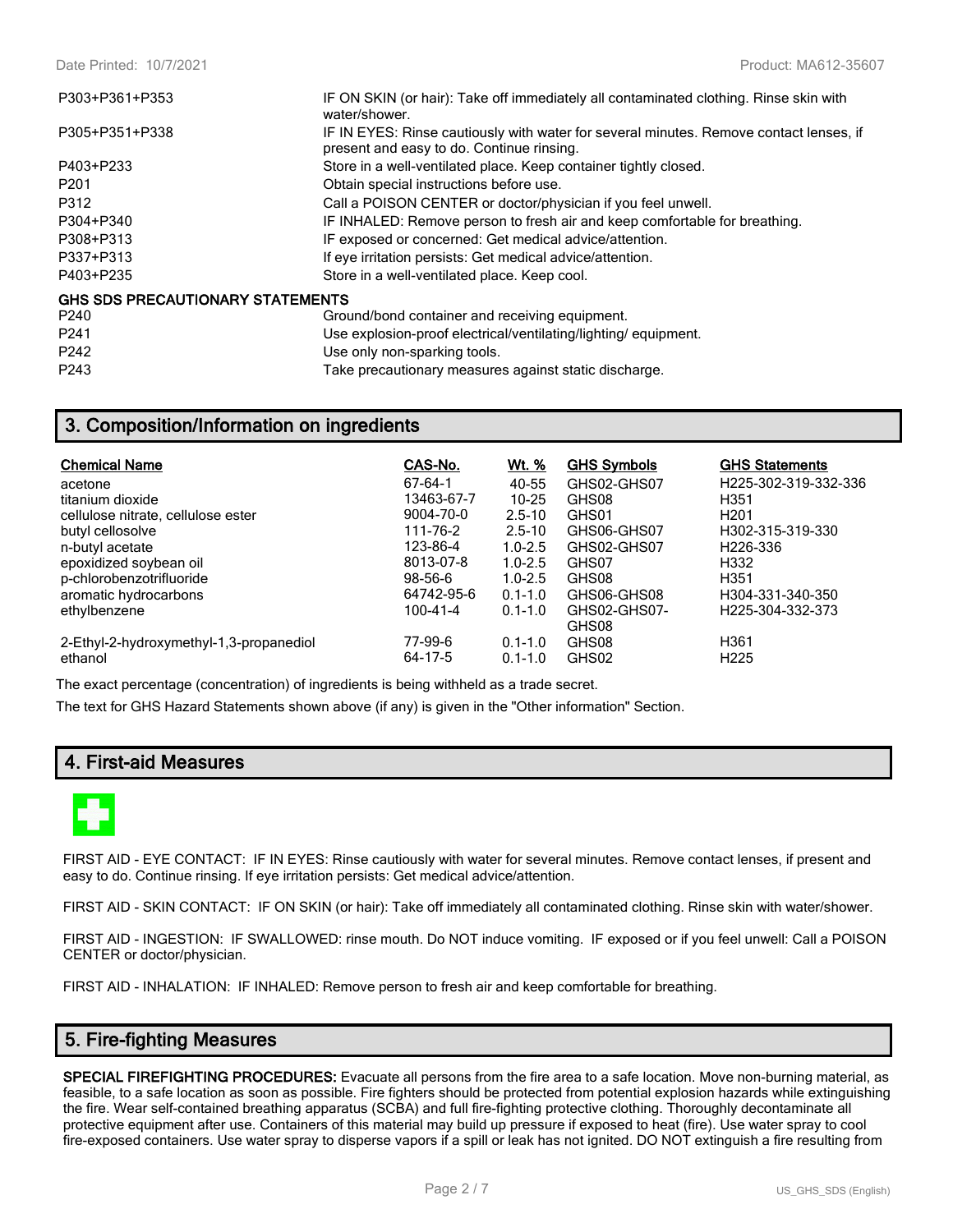the flow of flammable liquid until the flow of the liquid is effectively shut off. This precaution will help prevent the accumulation of an explosive vapor-air mixture after the initial fire is extinguished.

**FIREFIGHTING EQUIPMENT:** This is a NFPA/OSHA Class 1B or less flammable liquid. Follow NFPA30, Chapter 16 for fire protection and fire suppression. Use a dry chemical, carbon dioxide, or similar ABC fire extinguisher for incipeint fires. Water may be used to cool and prevent rupture of containers that are exposed to heat from fire.

## **6. Accidental Release Measures**

#### **ENVIRONMENTAL MEASURES:** No Information

**STEPS TO BE TAKEN IN CASE MATERIAL IS RELEASED OR SPILLED:** Follow personal protective equipment recommendations found in Section VIII. Personal protective equipment needs must be evaluated based on information provided on this sheet and the special circumstances created by the spill including; the material spilled, the quantity of the spill, the area in which the spill occurred, and the training and the expertise of employees in the area responding to the spill. Never exceed any occupational exposure limits. Shut off ignition sources; including electrical equipment and flames. Do not allow smoking in the area. Do not allow the spilled product to enter public drainage system or open waterways.

## **7. Handling and Storage**



**HANDLING:** Avoid inhalation and contact with eyes, skin, and clothing. Wash hands thoroughly after handling and before eating or drinking. In keeping with safe handling practices, avoid ignition sources (smoking, flames, pilot lights, electrical sparks); ground and bond containers when transferring the material to prevent static electricity sparks that could ignite vapor and use spark proof tools and explosion proof equipment. Empty containers may retain product residue or vapor. Do not pressurize, cut, weld, braze, solder, drill, grind, or expose container to heat, flame, sparks, static electricity, or other sources of ignition. Any of these actions can potentially cause an explosion that may lead to injury.

**STORAGE:** Keep containers closed when not in use. Store in cool well ventilated space away from incompatible materials.

## **8. Exposure Controls/Personal Protection**

| Ingredients with Occupational Exposure Limits |                      |                       |                     |                         |  |
|-----------------------------------------------|----------------------|-----------------------|---------------------|-------------------------|--|
| <b>Chemical Name</b>                          | <b>ACGIH TLV-TWA</b> | <b>ACGIH-TLV STEL</b> | <b>OSHA PEL-TWA</b> | <b>OSHA PEL-CEILING</b> |  |
| acetone                                       | $250$ ppm            | $500$ ppm             | $1000$ ppm          | N.D.                    |  |
| titanium dioxide                              | $10 \text{ mg/m}$    | N.D.                  | $15 \text{ mg/m}$   | N.D.                    |  |
| cellulose nitrate, cellulose ester            | N.D.                 | N.D.                  | N.D.                | N.D.                    |  |
| butyl cellosolve                              | 20 ppm               | N.D.                  | 50 ppm              | N.D.                    |  |
| n-butyl acetate                               | 50 ppm               | $150$ ppm             | $150$ ppm           | N.D.                    |  |
| epoxidized soybean oil                        | N.D.                 | N.D.                  | N.D.                | N.D.                    |  |
| p-chlorobenzotrifluoride                      | N.D.                 | N.D.                  | N.D.                | N.D.                    |  |
| aromatic hydrocarbons                         | N.D.                 | N.D.                  | N.D.                | N.D.                    |  |
| ethylbenzene                                  | 20 ppm               | N.D.                  | $100$ ppm           | N.D.                    |  |
| 2-Ethyl-2-hydroxymethyl-1,3-propanediol N.D.  |                      | N.D.                  | N.D.                | N.D.                    |  |
| ethanol                                       | N.D.                 | 1000 ppm              | $1000$ ppm          | N.D.                    |  |

**Further Advice: MEL = Maximum Exposure Limit OES = Occupational Exposure Standard SUP = Supplier's Recommendation Sk = Skin Sensitizer N.E. = Not Established N.D. = Not Determined**

#### **Personal Protection**



**RESPIRATORY PROTECTION:** Use adequate engineering controls and ventilation to keep levels below recommended or statutory exposure limits. If exposure levels exceed limits use appropriate approved respiratory protection equipment.

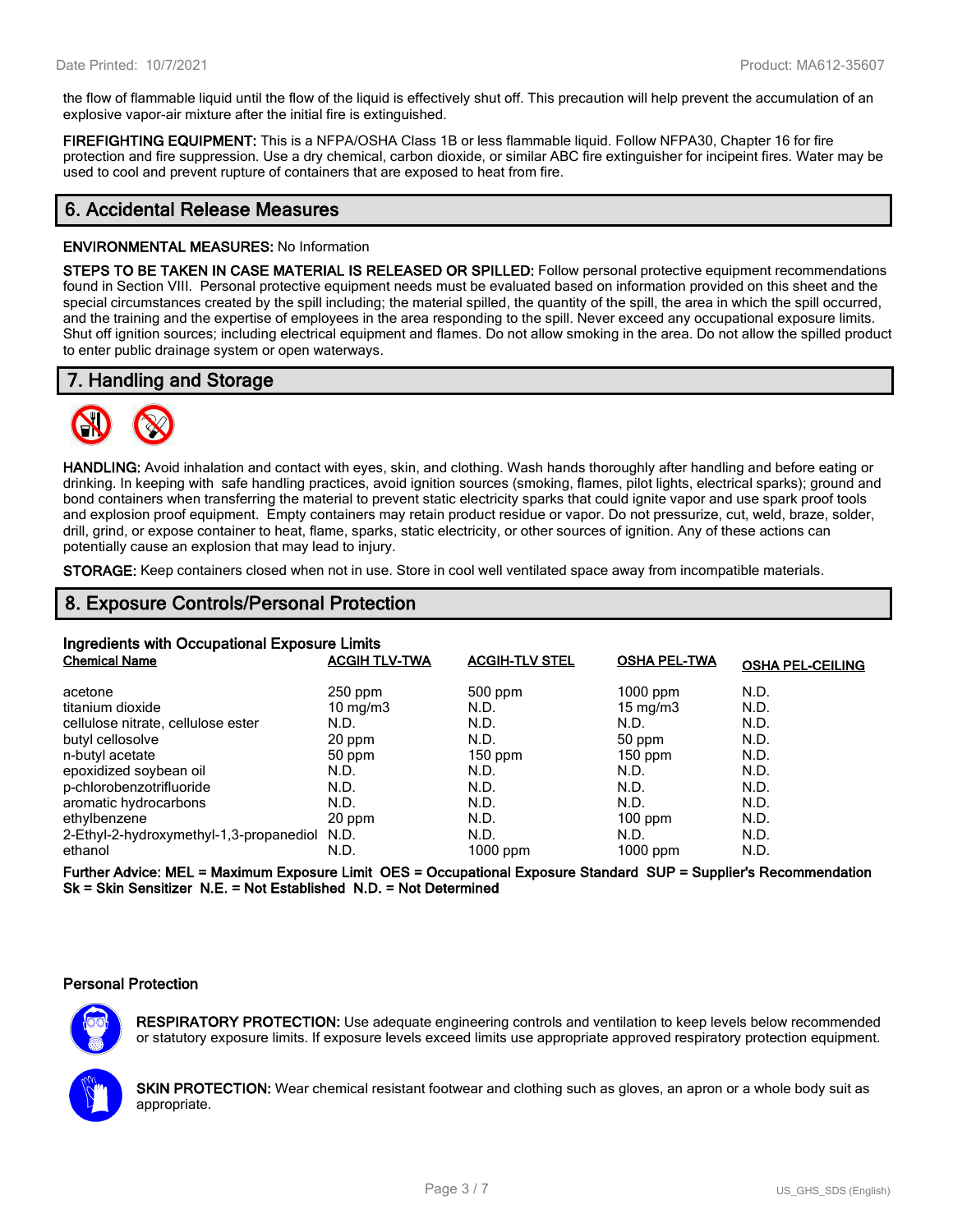

**EYE PROTECTION:** Wear chemical-resistant glasses and/or goggles and a face shield when eye and face contact is possible due to splashing or spraying of material.



**OTHER PROTECTIVE EQUIPMENT:** No Information



**HYGIENIC PRACTICES:** It is good practice to avoid contact with the product and/or its vapors, mists or dust by using appropriate protective measures. Wash thoroughly after handling and before eating or drinking.

# **9. Physical and Chemical Properties**

| Appearance:                    | Colored Liquid                   | <b>Physical State:</b>                      | <b>LIQUID</b>   |
|--------------------------------|----------------------------------|---------------------------------------------|-----------------|
| Odor:                          | <b>Strong Solvent</b>            | <b>Odor Threshold:</b>                      | Not determined  |
| Density, g/cm3:                | 0.995                            | pH:                                         | Not determined  |
| Freeze Point, °F:              | Not determined                   | Viscosity:                                  | Not determined  |
| <b>Solubility in Water:</b>    | Not determined                   | Partition Coefficient, n-octanol/<br>water: | Not determined  |
| Decomposition temperature, °F: | Not determined                   | <b>Explosive Limits, %:</b>                 | Not determined  |
| Boiling Range, °F:             | $>$ 100 °F                       | Flash Point, °F:                            | -4 $^{\circ}$ F |
| Combustibility:                | <b>Supports Combustion</b>       | Auto-Ignition Temperature, °F:              | Not determined  |
| <b>Evaporation Rate:</b>       | <b>Faster than Diethyl Ether</b> | Vapor Pressure, mmHg:                       | Not determined  |
| <b>Vapor Density:</b>          | Not determined                   |                                             |                 |
| $N.I. = No Information$        |                                  |                                             |                 |

## **10. Stability and reactivity**

**STABILITY:** Stable under normal conditions.

**CONDITIONS TO AVOID:** Heat, flames and sparks.

**INCOMPATIBILITY:** Acids, Bases, Oxidizing agents

**HAZARDOUS DECOMPOSITION PRODUCTS:** Not determined.

## **11. Toxicological information**

**Practical Experiences**

**EMERGENCY OVERVIEW:** No Information **EFFECT OF OVEREXPOSURE - EYE CONTACT:** No Information **EFFECT OF OVEREXPOSURE - INGESTION:** No Information **EFFECT OF OVEREXPOSURE - INHALATION:** No Information **EFFECT OF OVEREXPOSURE - SKIN CONTACT:** No Information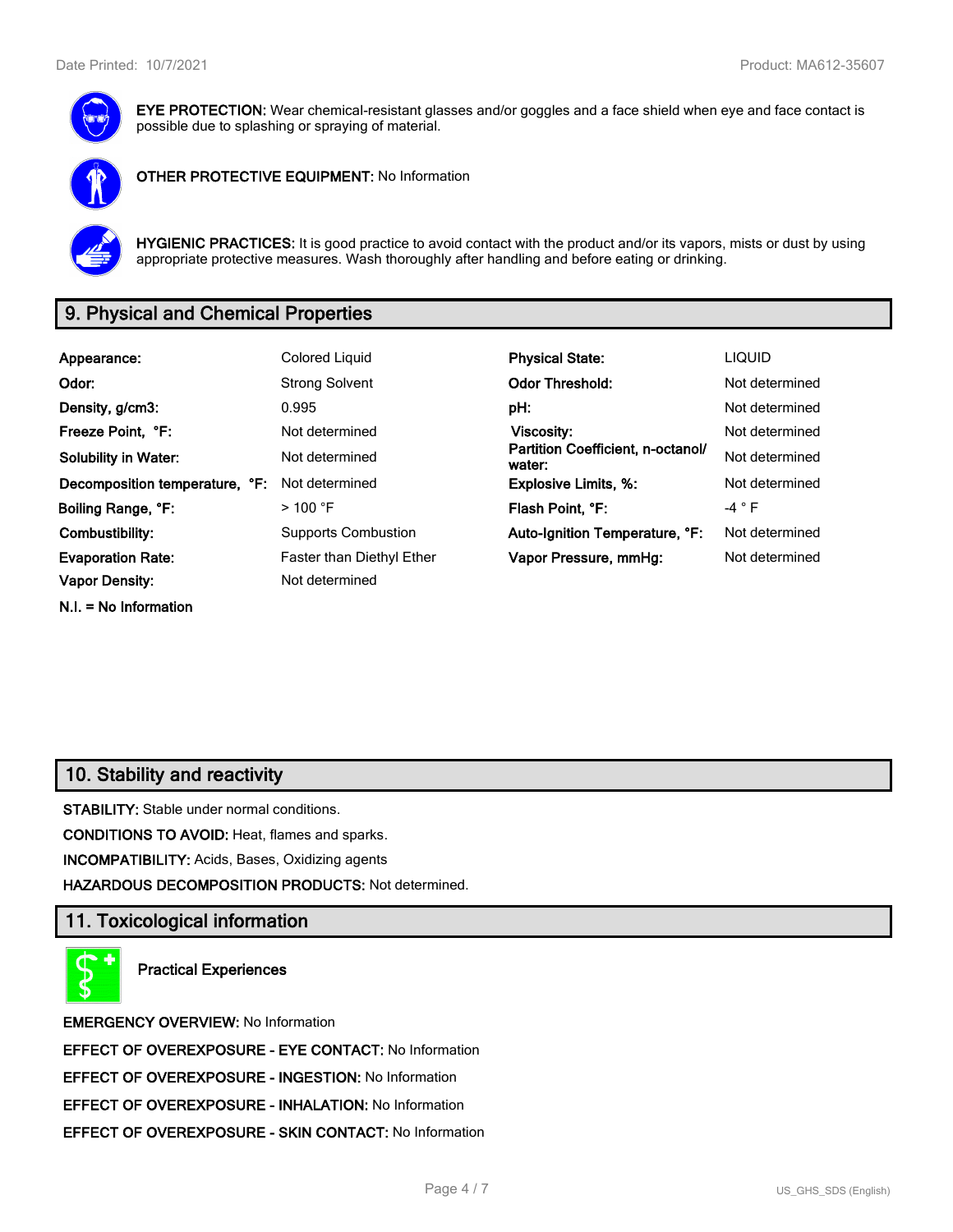#### **CARCINOGENICITY:** May cause cancer.

This product contains Titanium Dioxide, which is listed by IARC as possibly carcinogenic to humans (Group 2B). This listing is based on inadequate evidence of carcinogenicity in humans and sufficient evidence in experimental animals. This classification is relevant when exposed to titanium dioxide in dust or powder form only, including cured product that is subject to sanding, grinding, cutting, or other surface preparation activities.

#### **PRIMARY ROUTE(S) OF ENTRY:**

#### **Eye Contact, Skin Contact, Inhalation**

#### **Acute Toxicity Values The acute effects of this product have not been tested. Data on individual components are tabulated below**

| CAS-No.<br>67-64-1 | <b>Chemical Name</b><br>acetone         | Oral LD50<br>1800 mg/kg Rat | Dermal LD50<br>20000 mg/kg Rabbit | <u>Vapor LC50</u><br>50.1 mg/L Rat |
|--------------------|-----------------------------------------|-----------------------------|-----------------------------------|------------------------------------|
| 13463-67-7         | titanium dioxide                        | >10000 mg/kg Rat            | $>10000$ mg/kg Rabbit $>20$ mg/l  |                                    |
| 9004-70-0          | cellulose nitrate, cellulose ester      | >5000 mg/kg Rat             | >5000 mg/kg                       | $>20$ mg/l                         |
| 111-76-2           | butyl cellosolve                        | 470 mg/kg Rat               | >2000 mg/kg Rabbit                | $>4.9$ ma/l                        |
| 123-86-4           | n-butyl acetate                         | 14130 mg/kg Rat             | >17600 mg/kg Rabbit 23.4 mg/l Rat |                                    |
| 8013-07-8          | epoxidized soybean oil                  | 21000 mg/kg Rat             | >19600 mg/kg Rabbit >20.1         |                                    |
| $98 - 56 - 6$      | p-chlorobenzotrifluoride                | 13000 mg/kg Rat             | >2683 mg/kg Rabbit                | 33 mg/L Rat                        |
| 64742-95-6         | aromatic hydrocarbons                   | 14000 mg/kg Rat             | >2000 mg/kg Rabbit                | >4.96 mg/l Rat                     |
| 100-41-4           | ethylbenzene                            | 3500 mg/kg Rat              | 15400 mg/kg Rabbit                | 17.2 mg/L Rat                      |
| 77-99-6            | 2-Ethyl-2-hydroxymethyl-1,3-propanediol | 14100 mg/kg Rat             | >10,000 mg/kg Rabbit N.I.         |                                    |
| 64-17-5            | ethanol                                 | 7060 mg/kg Rat              | 15,800 mg/kg                      | 124.7 mg/L Rat                     |

#### **N.I. = No Information**

## **12. Ecological information**

**ECOLOGICAL INFORMATION:** Ecological evaluation of this material has not been performed; however, do not allow the product to be released to the environment without governmental approval/permits.

## **13. Disposal Information**



## **Product**

**DISPOSAL METHOD:** Waste from this material may be a listed and/or characteristic hazardous waste. Dispose of material, contaminated absorbent, container and unused contents in accordance with local, state, and federal regulations.

**STEPS TO BE TAKEN IN CASE MATERIAL IS RELEASED OR SPILLED:** Follow personal protective equipment recommendations found in Section VIII. Personal protective equipment needs must be evaluated based on information provided on this sheet and the special circumstances created by the spill including; the material spilled, the quantity of the spill, the area in which the spill occurred, and the training and the expertise of employees in the area responding to the spill. Never exceed any occupational exposure limits. Shut off ignition sources; including electrical equipment and flames. Do not allow smoking in the area. Do not allow the spilled product to enter public drainage system or open waterways.

## **14. Transport Information**

#### **SPECIAL TRANSPORT PRECAUTIONS:** No Information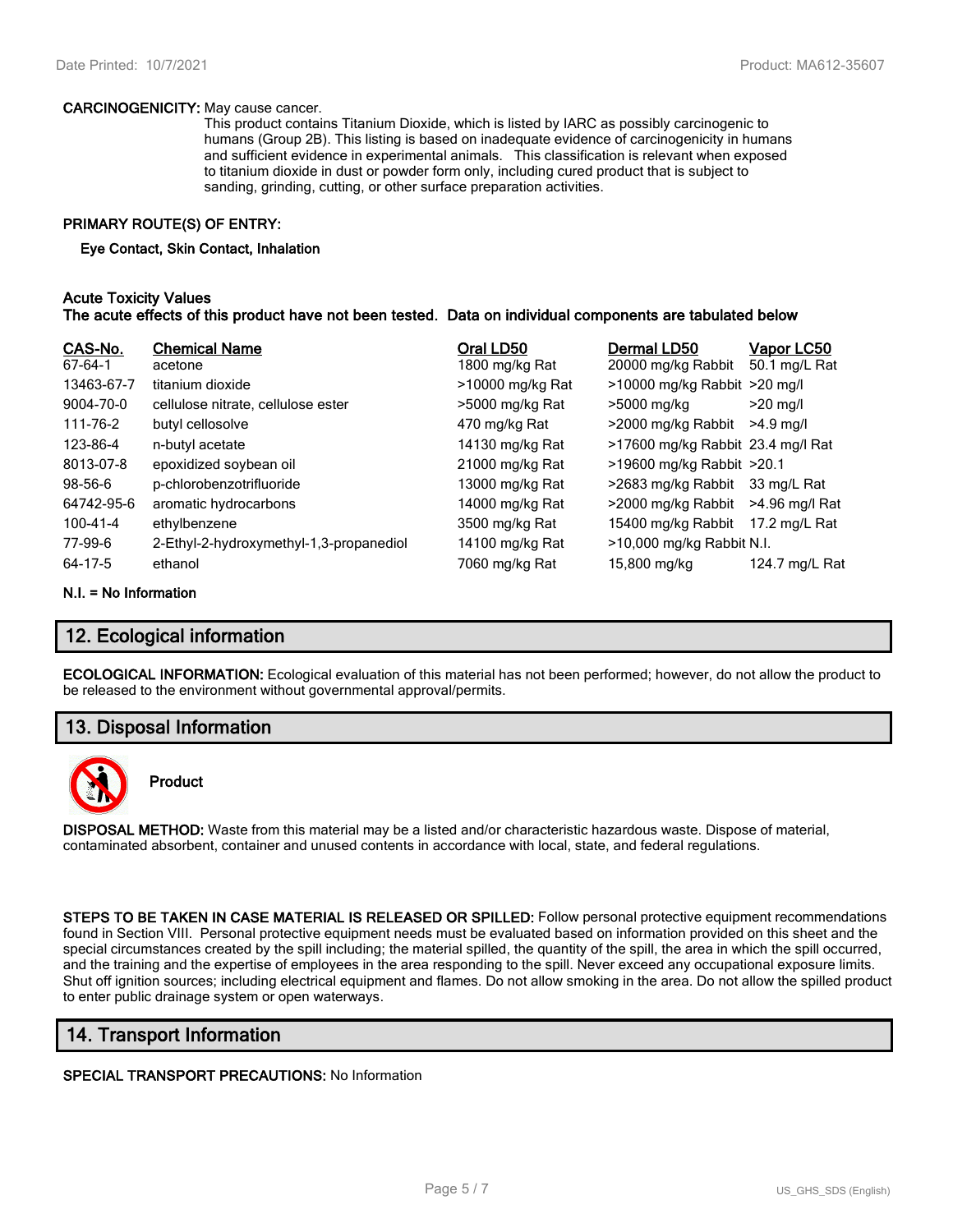**DOT:** CONSUMER COMMODITY **IATA:** UN1263, PAINT, 3, II **IMDG:** UN1263, PAINT, 3, II

## **15. Regulatory Information**

## **U.S. Federal Regulations:**

#### **CERCLA - SARA Hazard Category**

This product has been reviewed according to the EPA 'Hazard Categories' promulgated under Sections 311 and 312 of the Superfund Amendment and Reauthorization Act of 1986 (SARA Title III) and is considered, under applicable definitions, to meet the following categories:

Fire Hazard, Acute Health Hazard, Chronic Health Hazard

#### **SARA SECTION 313**

This product contains the following substances subject to the reporting requirements of Section 313 of Title III of the Superfund Amendment and Reauthorization Act of 1986 and 40 CFR part 372:

No Sara 313 components exist in this product.

#### **TOXIC SUBSTANCES CONTROL ACT**

This product contains the following chemical substances subject to the reporting requirements of TSCA 12(B) if exported from the United States:

| <b>Chemical Name</b>         | CAS-No.   |
|------------------------------|-----------|
| p-chlorobenzotrifluoride     | $98-56-6$ |
| octamethylcyclotetrasiloxane | 556-67-2  |
| acetaldehyde                 | 75-07-0   |

# **U.S. State Regulations:**

#### **CALIFORNIA PROPOSITION 65**

WARNING: Cancer and Reproductive Harm - www.P65Warnings.ca.gov.

Titanium Dioxide, Cancer, 11.2512% Propylidynetrimethanol, Reproductive Harm, 0.1197%

# **16. Other Information**

| <b>Revision Date:</b> |                        | <b>Supersedes Date:</b><br>10/7/2021 |                                                                                                                               |             |  |                             | 7/20/2021 |
|-----------------------|------------------------|--------------------------------------|-------------------------------------------------------------------------------------------------------------------------------|-------------|--|-----------------------------|-----------|
| Reason for revision:  |                        |                                      | <b>Revision Description Changed</b><br>Substance and/or Product Properties Changed in Section(s):<br>01 - Product Information |             |  |                             |           |
|                       | Datasheet produced by: | <b>Regulatory Department</b>         |                                                                                                                               |             |  |                             |           |
| <b>HMIS Ratings:</b>  |                        |                                      |                                                                                                                               |             |  |                             |           |
| Health:               |                        | Flammability:                        |                                                                                                                               | Reactivity: |  | <b>Personal Protection:</b> | x         |
|                       |                        |                                      |                                                                                                                               |             |  |                             |           |

**Volatile Organic Compounds, gr/ltr:** 269